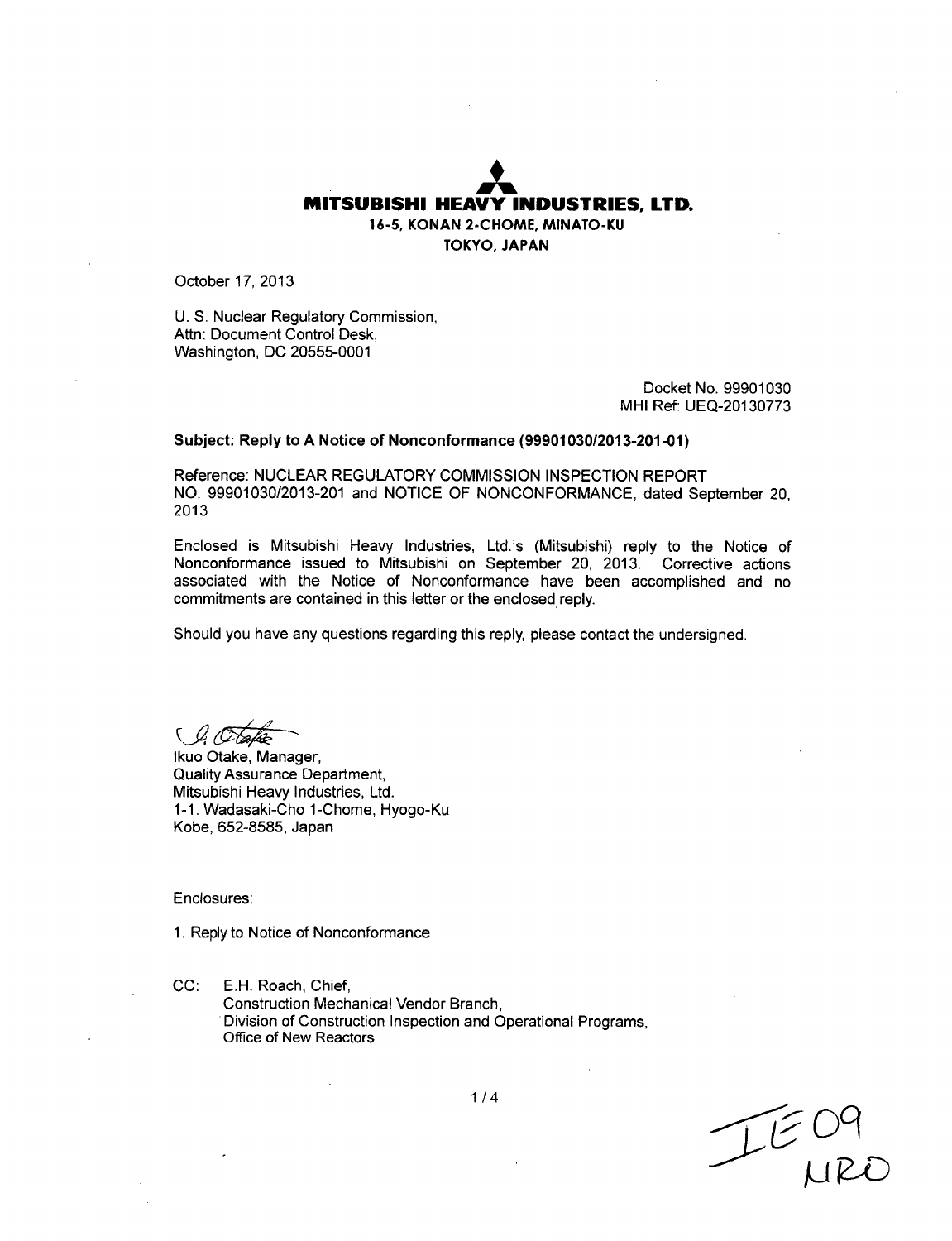### REPLY TO **NOTICE** OF **NONCONFORMANCE**

#### **1.** Nonconformance

Nonconformance 99901030/2013-201-01 states as follows:

Criterion **III** of Appendix B to Title 10 of the *Code of Federal Regulations* (10 CFR) Part 50, states, in part, that, "measures shall be established to assure that applicable regulatory requirements and the design basis... are correctly translated into specifications, drawings, procedures, and instructions. It also states, in part, that, "measures shall be established for the identification and control of design interfaces and for coordination among participating design organizations. These measures shall include the establishment of procedures among participating design organizations for the review, approval, release, distribution, and revision of documents involving design interfaces."

Contrary to the above, during the design of replacement steam generators for Southern California Edison, from approximately 2004 to 2008, MHI did not establish measures for control of design interfaces between the MHI Steam Generator Design Section and the MHI Takasago Research and Development Center, related to the thermal hydraulic and vibration analyses used for aspects of the San Onofre Nuclear Generating Station, Unit 2 and Unit 3 replacement steam generator design. Specifically, the output of the FIT-Ill thermal-hydraulic code and input to the flow induced vibration analysis software (FIVATS) vibration code were not verified to be in accordance with MHI design requirements. MHI failed to convert the wide gap flow velocity output results from the FIT-Ill analysis to narrow gap flow velocities needed as input for the FIVATS vibration analysis code.

# 2. Reason for the noncompliance, or, **if** contested, the basis for disputing the noncompliance

MHI does not contest the asserted noncompliance. The noncompliance was selfreported. Upon discovery of the noncompliance, MHI issued a Corrective Action Request (CAR: CAR-12-028) and identified the reasons for the noncompliance as "inadequate design interface control between the MHI Steam Generator Designing Section (MHI SGDS) and the MHI Takasago Research & Development Center (MHI Takasago R&D) related to the thermal-hydraulic and vibration analyses used for aspects of the San Onofre Nuclear Generating Station, Unit 2 and Unit 3 replacement steam generator (SONGS-2/3 RSG) design." The details of the noncompliance were as follows: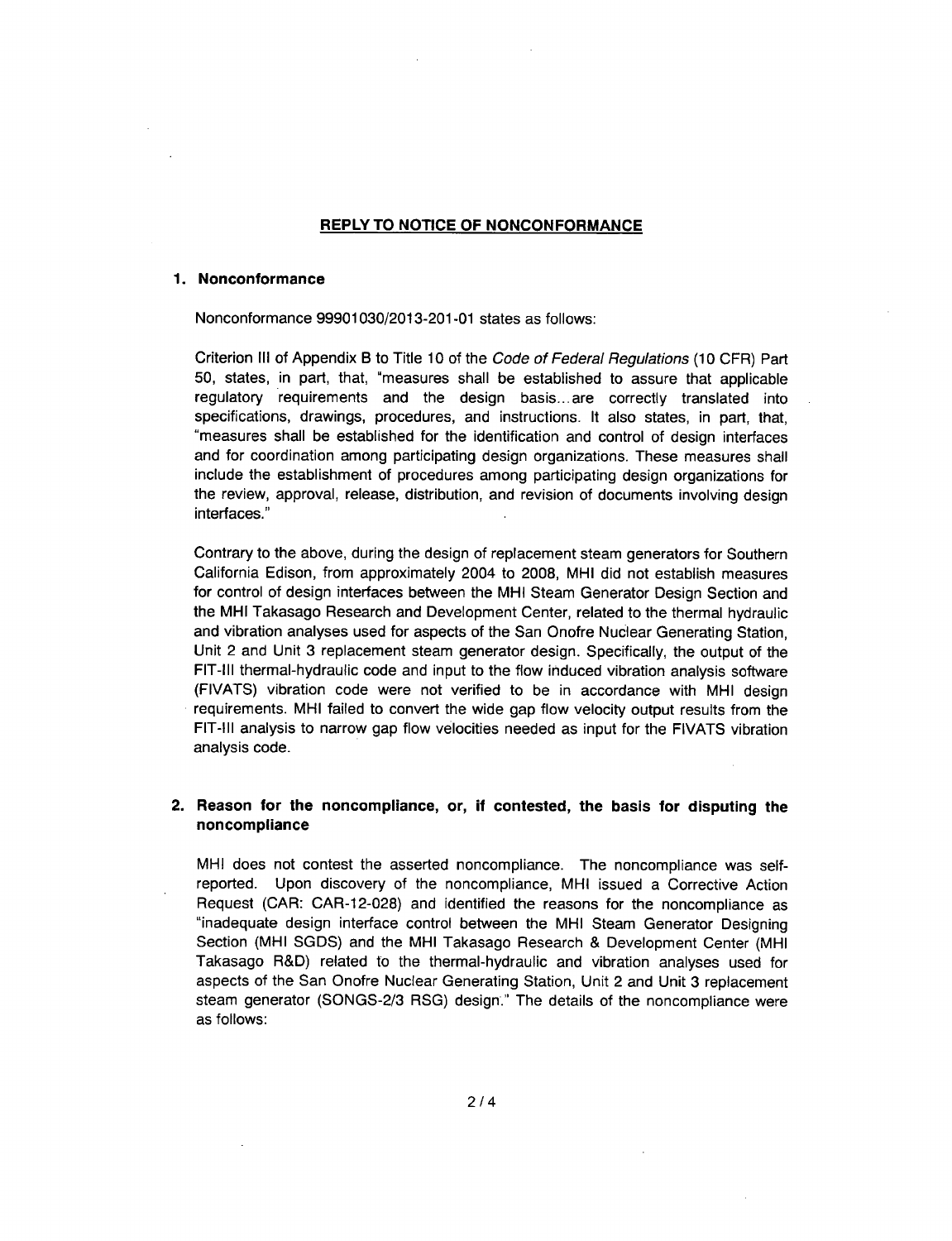- (1) FIT-Ill, the thermal and hydraulic analysis code developed by MHI Takasago R&D, provides a gap velocity output based on the wide gap, which is different from the gap velocity defined in the ASME code. Additional processing of the FIT-Ill gap velocity output is necessary in order to obtain a gap velocity based on the narrow gap defined in the ASME code. However, that necessary step was not documented in the program manual.
- (2) The program manual of FIT-Ill did not specify the definition of the gap velocity (whether it was based on the wide or narrow gap).
- (3) MHI SGDS did not specify to MHI Takasago R&D the requirement to transform the FIT-Ill output to a gap velocity based on the narrow gap defined in the ASME code.
- (4) MHI SGDS failed to identify the absence of a gap velocity definition at the acceptance inspection when they received the FIT-Ill user's documentation.

#### 3. Corrective steps that have been taken and the result achieved

The following corrective actions have all been completed:

(1) MHI re-performed the fluid elastic vibration analysis for SONGS-2/3 RSG by using the gap velocity based on the narrow gap defined in the ASME code. The stability ratio against the onset of out-of-plane **FEI** was confirmed to be acceptable. Therefore, the SONGS-2/3 RSG design remained acceptable under the standards specified in the ASME code despite the failure to convert the wide gap flow velocity output results from the FIT-Ill analysis to the narrow gap flow velocities needed as input for the FIVATS vibration analysis code.

## 4. Corrective steps taken to avoid further noncompliance

The following preventive actions were taken to avoid future non-compliances:

- (1) The FIT-Ill program manual was revised to add the following descriptions:
	- (i) The appropriate gap velocity definition that should be used to generate the output of the FIT- $III$  program.
	- (ii) For the triangular pitch arrangement, a statement that the fluid elastic vibration analysis shall be performed after the gap velocity transformation from wide gap to narrow gap has been made.
	- (iii) The MHI SGDS engineers have been indoctrinated on the use of the revised program manual.